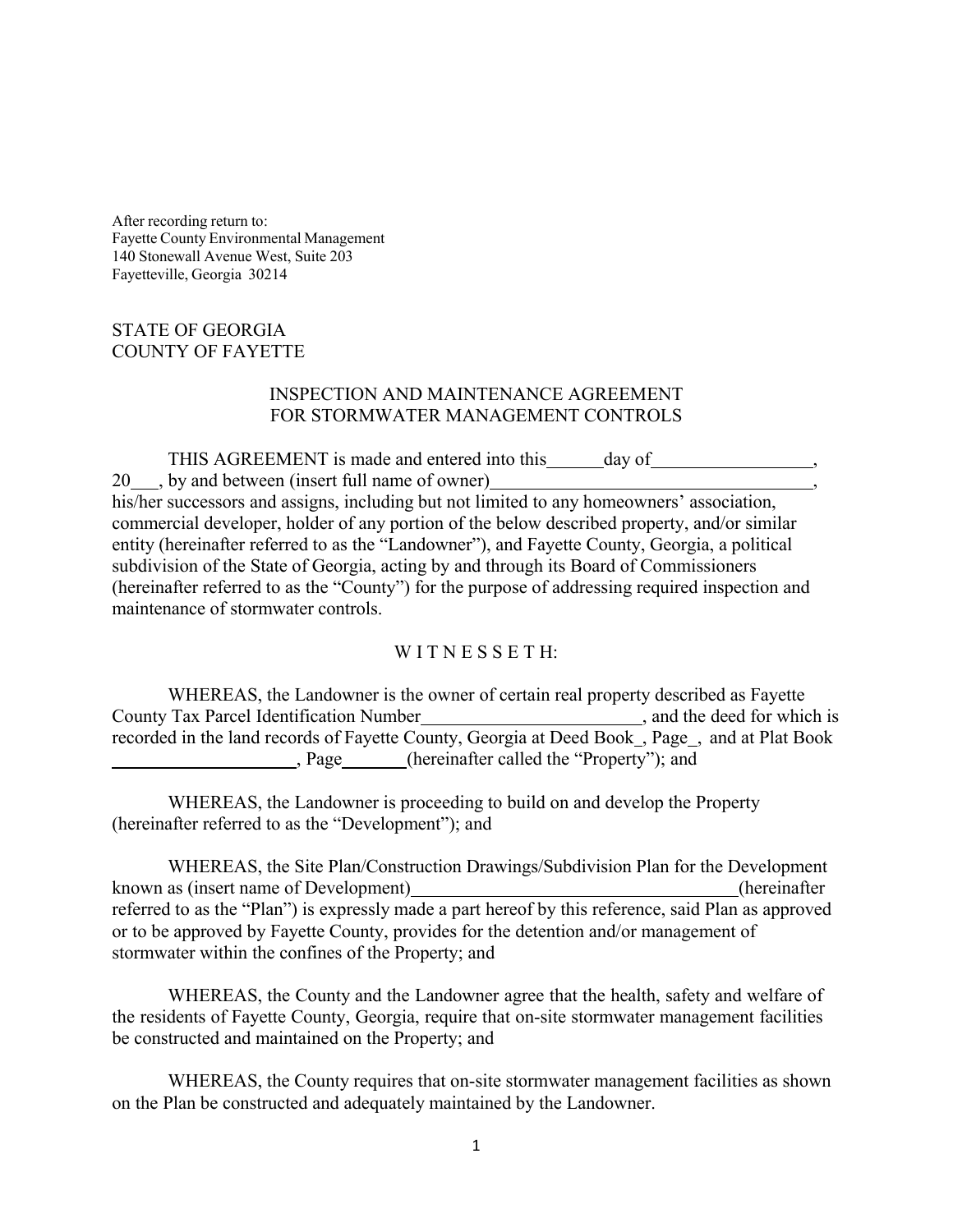NOW, THEREFORE, for and in consideration of the mutual premises and covenants contained herein, the receipt and sufficiency of which being hereby acknowledged by the County and the Landowner, the County and the Landowner agree as follows:

- 1. The on-site stormwater management facilities shall be constructed by the Landowner in accordance with the plans and specifications identified in the Plan.
- 2. The Landowner shall adequately maintain the stormwater management facilities and perform the work necessary to keep these facilities in good working order at all times, as described in the *Operations and Maintenance Plan*, which is hereby agreed to and on file in the Fayette County Environmental Management Department. In the event a maintenance schedule for the stormwater management facilities is provided on the approved plans or in the *Operations and Maintenance Plan*, it shall be followed. The *Operations and Maintenance Plan* shall be used to determine what is meant by "adequate maintenance" and "good working condition" which is required by the County.
- 3. The Landowner shall inspect the stormwater management facilities and submit an annual inspection report to the Fayette County Environmental Management Department. The purpose of the inspection is to assure safe and proper functioning of the facilities. The inspection shall cover all applicable stormwater management facilities, including but not limited to, conveyance measures, outlet structures, pond areas, access roads, etc. Deficiencies shall be noted in the inspection report along with a schedule for repair. The inspection procedures, frequency and report shall follow the procedures established in the Development's *Operations and Maintenance Plan*.
- 4. The Landowner hereby grants permission to the County, its authorized agents and employees, to enter upon the Property and to inspect the stormwater management facilities whenever the County deems necessary. The County shall provide the Landowner copies of the inspection findings and a directive to commence with repairs, if necessary.
- 5. In the event the Landowner fails to maintain the stormwater management facilities in good working condition, the County may issue citations to the Landowner for resulting, continuing violations, on a daily basis as set forth in the Fayette County Code of Ordinances § 1-7, until such time as the issues are satisfactorily resolved. Additionally, the County may enter upon the Property and take whatever steps necessary to correct deficiencies. The County may recover the costs of such repairs plus any associated costs through a judgment lien or other available means.

It is expressly understood and agreed that the County is under no obligation to maintain or repair said facilities, and in no event shall this Agreement be construed to impose any such obligation on the County.

6. In the event the County, pursuant to this Agreement, performs work of any nature, or expends any funds in performance of work as described in paragraph 5 herein, for labor, use of equipment, supplies, materials, and/or similar purposes, the Landowner shall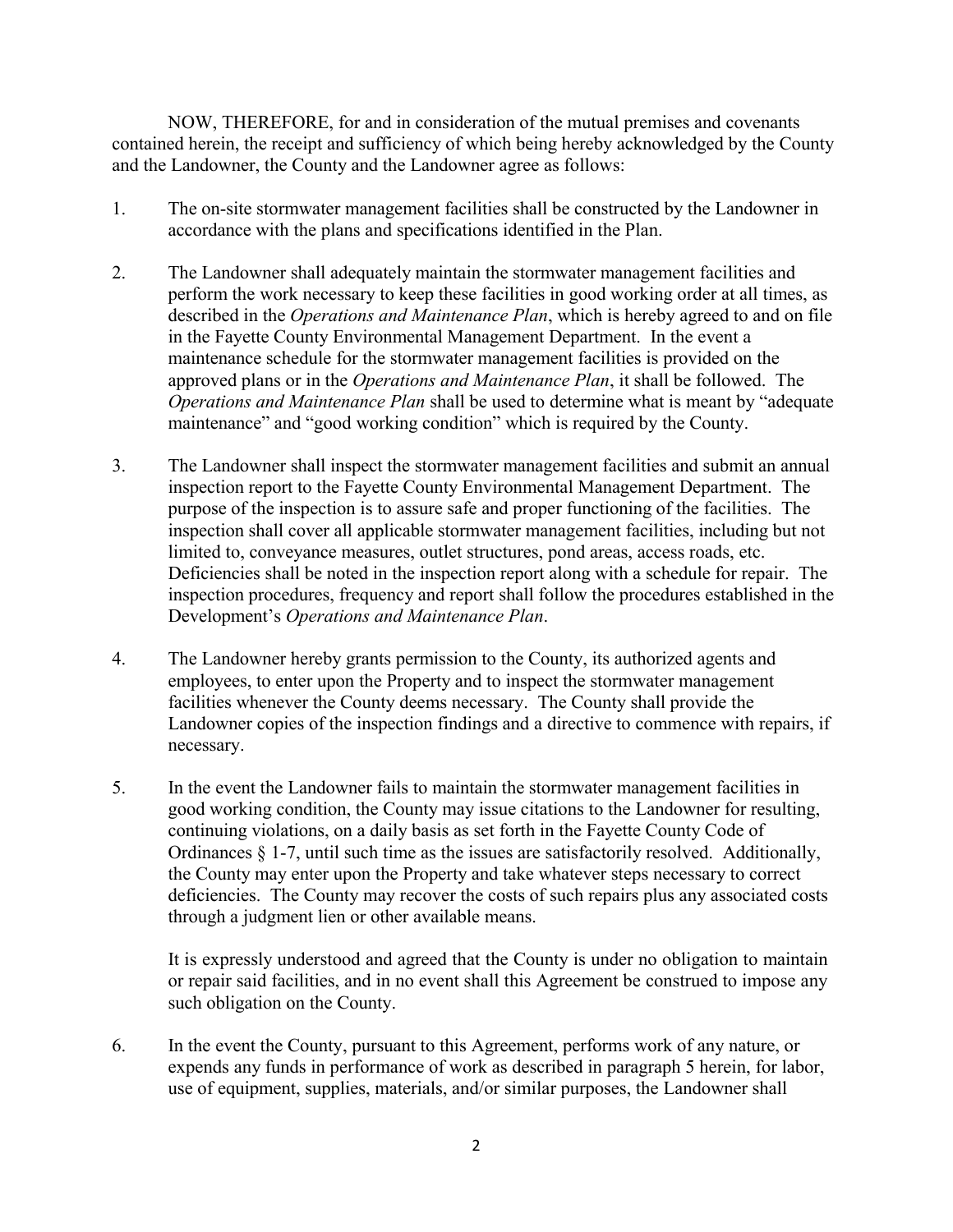reimburse the County within thirty (30) days of receipt of a demand for payment of said costs.

- 7. This Agreement imposes no liability of any kind whatsoever on the County and the Landowner agrees to hold the County harmless from any liability in the event the stormwater management facilities fail to operate properly.
- 8. This Agreement shall be recorded among the land records of Fayette County, Georgia, and shall constitute a covenant running with the land, and shall be binding on the Landowner and/or any successor in interest, including but not limited to, any homeowners' association and/or developer.
- 9. This Agreement may be enforced by proceedings at law or in equity by or against the parties hereto and their respective successors in interest.
- 10. Invalidation of any one or more of the provisions of this Agreement shall in no way affect any other provision and all other provisions shall remain in full force and effect.
- 11. The signatories below hereby represent and covenant that they are clothed with the necessary authority to bind the parties which the represent to the terms and conditions of this Agreement.

IN WITNESS WHEREOF, we have set our hands and placed our seals on the date first above written.

## BOARD OF COMMISIONERS OF FAYETTE COUNTY, GEORGIA

(SEAL)

 $By:$ 

LEE HEARN, Chairman

ATTEST:

Tameca P. Smith, County Clerk

Personally appeared before me this day of  $, 20$ .

NOTARY PUBLIC

My commission expires: